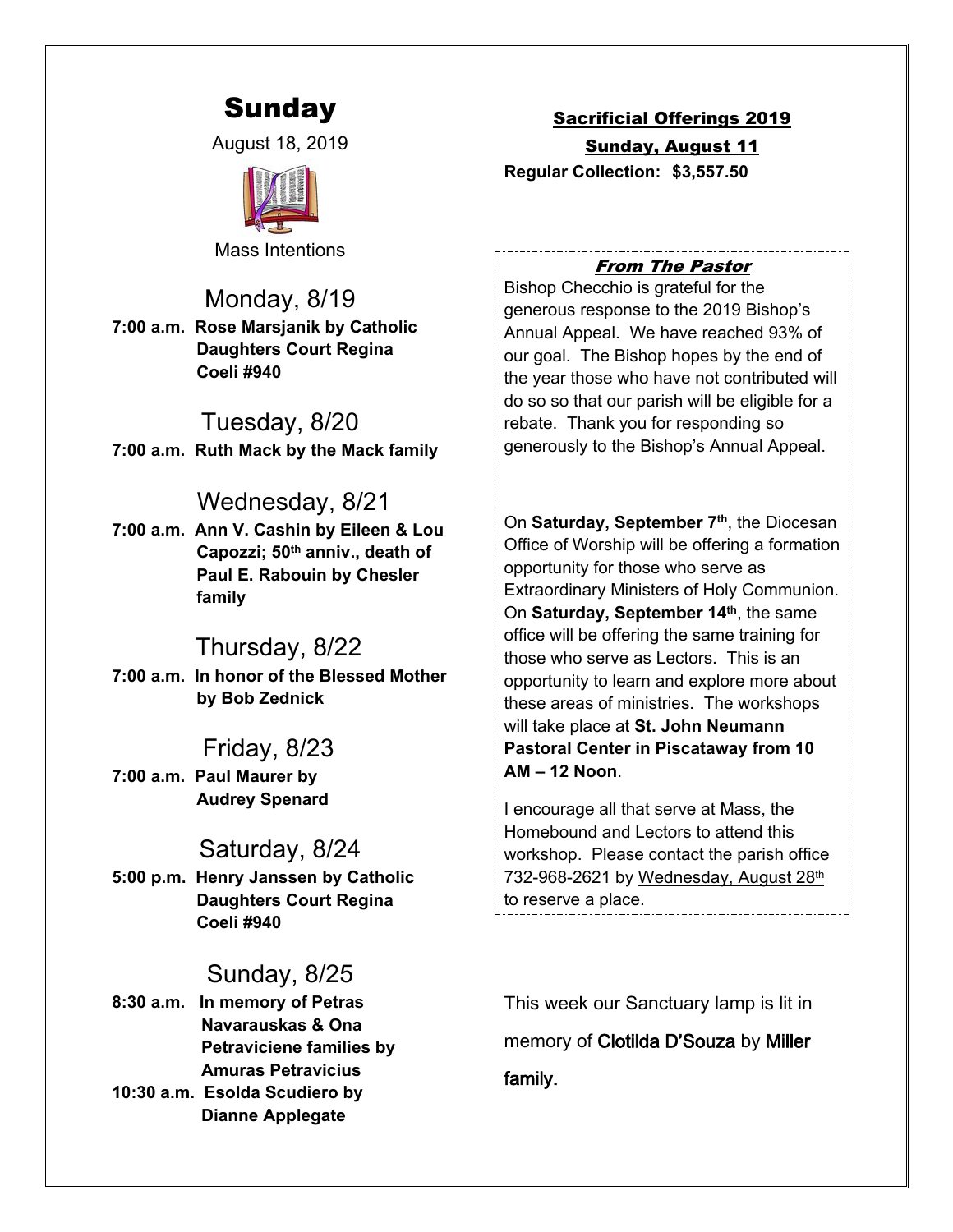#### memory of **Elena Hernandez** by **Manny**

### **& Lynne Jacalan.**

# **The Altar Rosary Ladies**

Thank you for your participation!

### St. John Food Pantry Summer Needs

Our Food Pantry is in need of the following: dry pasta, rice, cereal, canned tuna and chicken, low/no sugar canned fruit, no/low sodium canned vegetables and soups, tomato sauce and fruit juice. Food donations support our parish food pantry, for our neighbors in need as well as FISH Food Pantry on New Market Road in Piscataway. Thank you for your continuous generosity.

### Social Concerns

Do you know a needy person or family? Could one of your neighbors benefit from assistance with food and/or other essentials? Please call the Pastoral Center, 732-968-2621, in confidence, and we will do whatever we can to help. Please continue to bring men's toiletries, tooth brushes, and large and medium thongs or slippers for the Ozanam Men's Shelter. Articles may be left in the vestibule. Thanks for not forgetting the "guys".

#### Time, Talent and Treasure



Fostering stewardship is a way of life. Everyone benefits from the sacrificial gift one makes of his/her time, talent and



#### Save the Date!

St. John's Annual Fall Golf Classic will be held on **Sunday, 10/6** at **Fox** 

**Hollow Golf Club in Branchburg**. To play is \$150 per golfer including lunch. Golfer registration contact John Nicholson at 732- 563-1473 or email:

[stjdunellengolf@gmail.com.](mailto:stjdunellengolf@gmail.com) To sponsor our golf outing email: Matt Kurzius [matt@kurzius.net.](mailto:matt@kurzius.net) More details to follow. Mark your calendars now for this exciting event!

# AUGUST 18, 2019 TWENTIETH SUNDAY IN ORDINARY TIME

#### *IS FOLLOWING JESUS ALWAYS PEACEFUL?*

People are in need of comfort when facing illness, loss of a loved one, or some other misfortune. Many Christians affirm that religion is one of their greatest comforts in life. But we Christians ought never to expect that discipleship makes life "comfortable" and easy. To follow Jesus is to carry significant responsibilities, and to risk being misunderstood. Are you feeling "uncomfortable" about inviting someone who seems to be searching for God, for Jesus, for spiritual development? Take the risk - invite them to join us at an Inquiry Session. Inquiry sessions DO NOT assume a commitment to join the Catholic Faith family. Inquiry sessions are opportunities to ask questions about God, Jesus, the Catholic Faith. All who are unbaptized,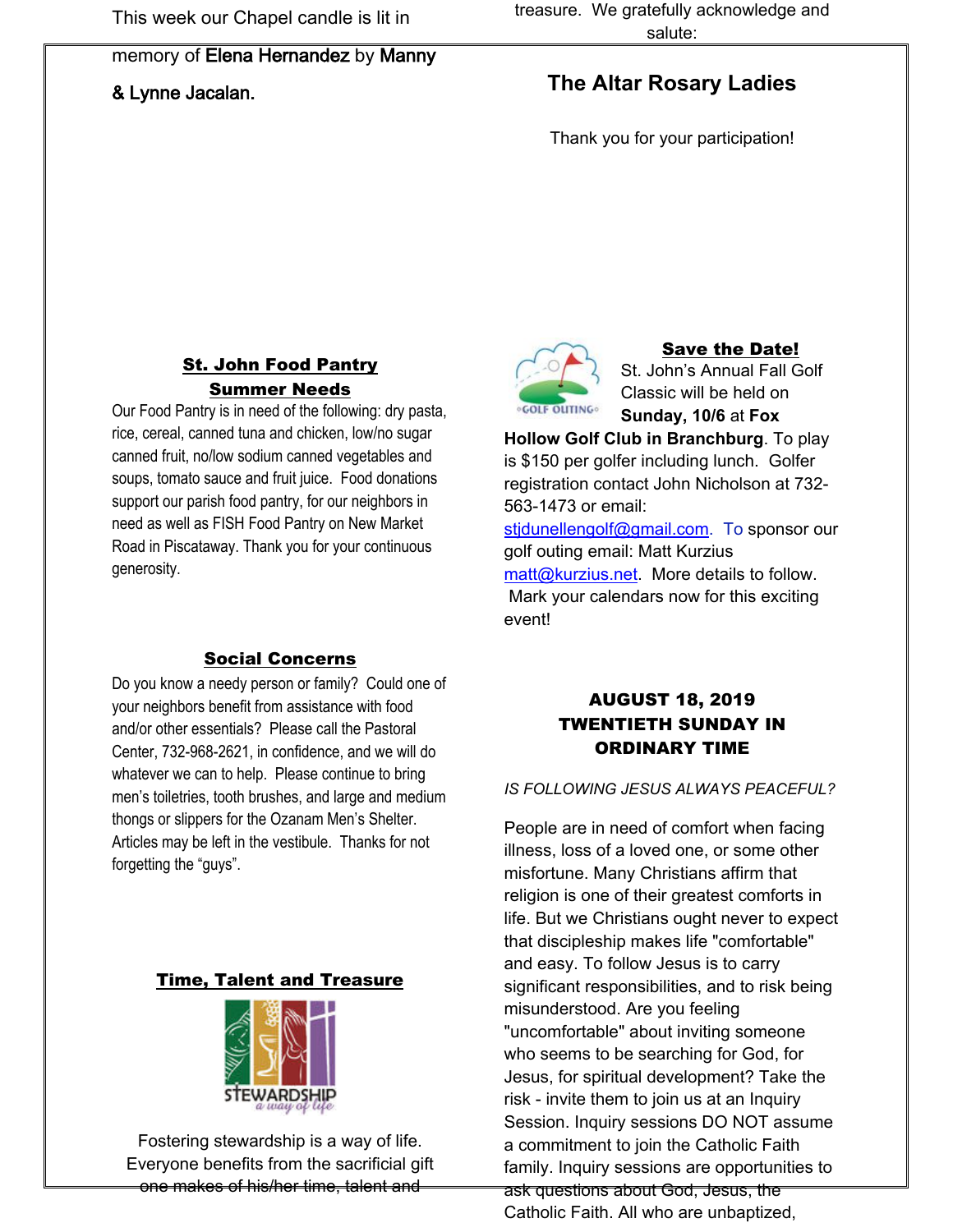baptized into another faith denomination, or baptized Catholic but have not received

Eucharist or Confirmation, are invited. Inquiry sessions are for those who wish to inquire, explore, and search for ways to grow in relationship with God. For more information, please contact the parish office at 732-968-2621.

### UPCOMING WEEKEND: **August 23-25, 2019**

For more information call the Family Life Office at 732-562-1990 ext. 1543

TO REGISTER: Call Rich & Annette Colasuonno 732-236-0671 or email 3024@retrouvaille.org



## Prayers for Our

Service Members Military Please pray for the following parishioners who are currently serving in the Military:

**U.S. Navy Reserve Lt. Michael Bartilotti U.S. Army Pvt. Luke Harshaney U.S. Army Pvt. Raymond C. Pizzigoni U.S. Coast Guard Lt. Ed Sella U.S. Army Staff Sgt. Paul Frabizzio U.S. Marine Mer. Cpl. Thomas Tyler Lizak U.S. Army Pfc. Sean Parente U.S. Marine Pvt. Dante Parente U.S. Army 2nd Lt. Casey Wenzel U.S. Army Spec. 4 Timothy Francisco US Marine LCpl. Stephen Wright U.S. Marine Pvt. José Citron**

If there are any other military members you would like to be included in our prayers, please contact the Parish Office.



### Holy Savior Academy Open House

Holy Savior Academy has been undergoing a facelift! Come see our renovations and innovations at our Open House, **Sunday, 8/25, 12:30-3:00 pm, 149 South Plainfield Ave., South Plainfield**. We offer Pre-K 3 - grade 8; Full Day Pre-K (3/5 day options); Full Day Kindergarten; Early Care beginning 7 AM; Aftercare until 6 PM; Breakfast available; Tuition Assistance; Stream Lab; Resource Room; Rigorous Curriculum; Latest Technology; Championship Athletic Teams. *SCHEDULE A TOUR ANYTIME. CALL 908-822-5890 OR EMAIL [INFO@HOLYSAVIORACADEMY.COM](mailto:INFO@holysavioracademy.com). VISIT US ON FACEBOOK!*

## Retrouvaille Weekend

Stress in Your Marriage! Do you feel lost, alone or bored in your marriage? Are you frustrated, hurt or angry with your spouse? Are you constantly fighting? Or, do you simply shut down? Have you thought about separation or divorce? Does talking about it only make it worse? Retrouvaille is a lifeline to help couples heal and renew their marriages. The program consists of a weekend experience for married couples

#### (no group discussions) with six follow-up sessions.

# One Day 9-Mile Walking Pilgrimage: The Way of St. Juan Diego

In preparation for the Consecration of the Diocese of Metuchen to Our Lady of Guadalupe, the youth, families and all peoples of faith in our parish are invited to participate in a Walking Pilgrimage on **Saturday, 9/21** from **10 am** to **8 pm**. The walk will begin and end at **Immaculate Conception Parish, 316 Old Allerton Road in Annandale**. Mass will be celebrated by Bishop James Checchio. The cost of the walk is \$20 per person, if paid by August 30 and includes lunch and dinner; the cost after August 30 is \$25 per person. The walk will take place rain or

shine! Registration forms are available at the Church